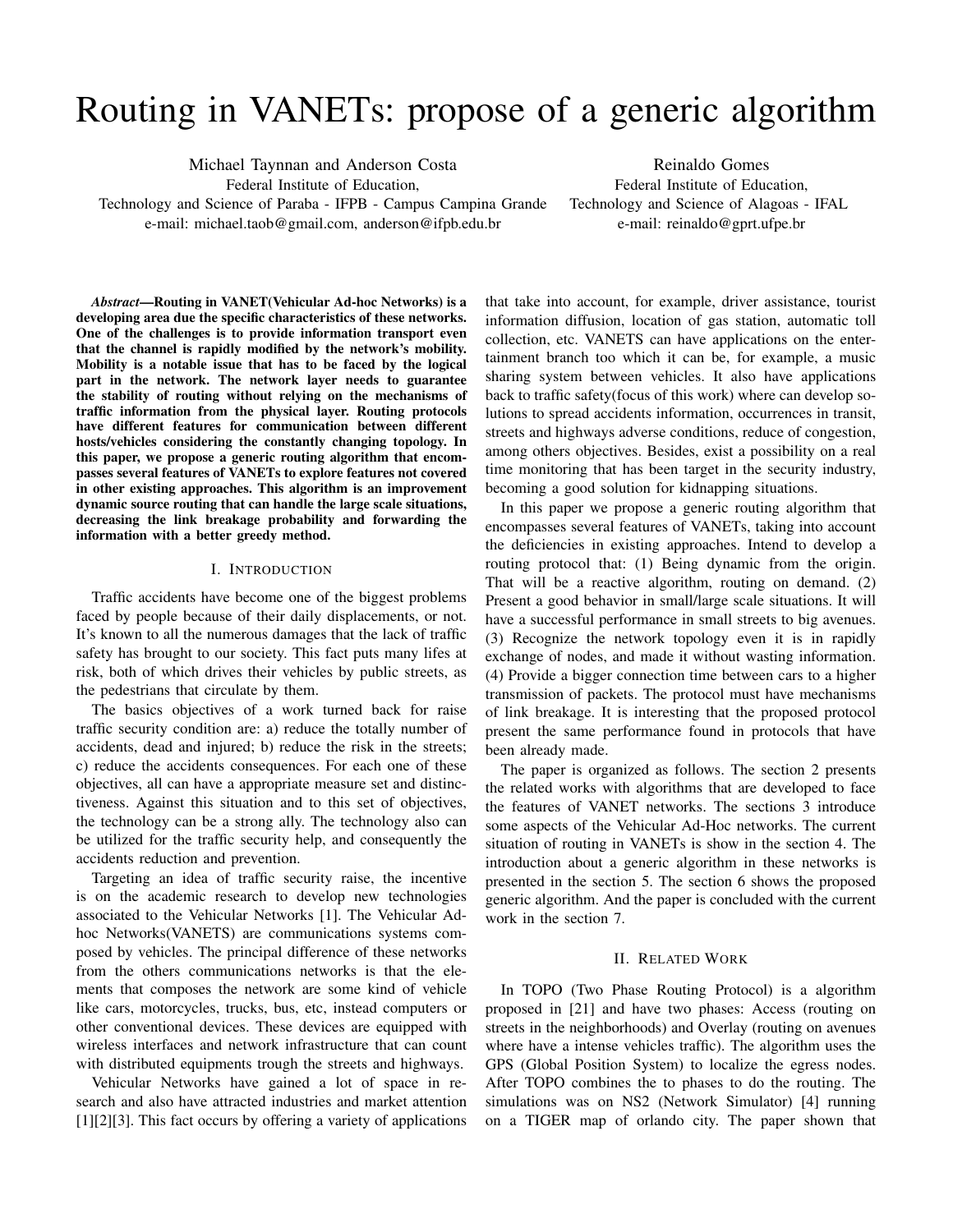the algorithm have a better performance to than the others algorithms from VANETs.

The vehicular networks have a low connection due the nodes high mobility. Also the vehicular environment has too many obstacles an reflexion affecting the signals and increasing the loss probability. So the MURU (Multi-Hop Routing for Urban VANET) algorithm proposed in [5] has the objective to decrease the disconnection between vehicles. To provide this services the algorithm calculates the EDD (Expected disconnection degree). The EDD predicts the link breakage on all the hops of the routing path. The algorithm is based on the AODV algorithm and was simulated in NS2 showing that the MURU has much better performance in terms of packet delivery ratio, data packet delay and algorithm overhead.

CAR(Connectivity-Aware Routing) [6] do not depend of a localization service. To find destination and path to it, CAR uses Preferred Group Broadcast(PGB) [7] algorithm which optimize broadcast specifically for VANET. The simulations shown a better performance than the GPSR(Greedy Perimeter Stateless Routing) [8] in many aspects, however, there are two points to be improved: the algorithm adds some unnecessary nodes incrementing the hops to the destination and the intermediary nodes can causes link breakage with the processing environment characteristics.

#### III. VEHICULAR AD-HOC NETWORKS

The automotive vehicles gather considerable technologic advances ordering an improvement in the interaction between drivers and vehicle. The use of sensors, actuators and electronic devices allow, for example, the detection of others vehicles that are getting close. This fact allow a better sense of the environment that the driver are inserted. This evolution has improved so that a new trend that goes beyond the communication limits between driver and vehicle, and enables the iteration between different vehicles through a communication network [3].

This communication environment between vehicles is called vehicular network. The main objective of these systems is to enable the mobile devices communications that operate in a environment formed by users in transit. It provides the conditions required for user applications with different requirements are met satisfactorily. Examples of these applications include the cooperative traffic monitoring, the help of intersections without signaling or the colisions prevention. The idea is that these applications also allow the internet access anywhere and anytime [9].

These networks can be formed between the vehicles and a fixed infrastructure on the shores of streets and roads. The vehicular networks differ basically from others wireless networks because of the elements type that composes the network, that are composed by cars, trucks, bus, etc. (this vehicles have wireless interfaces), and by fixed devices on the surroundings of routes.

## *A. VANETs architecture*

The vehicular networks architecture defines the organization, disposition and nodes communication form that composes the network. Actually, exists three principal architectures: pure Ad-Hoc(Vehicular Ad-Hoc Network - VANET), infrastructured or hybrid [10]. There is one architecture developed by IEEE (Institute of Electric and Electronic Engineers) called WAVE (Wireless Access in the Vehicular Environment).

The communication or information exchange realized only between vehicles is called pure Ad-Hoc. When the vehicles can communicate themselves with fixed units, on the streets or roads, it has the infra-structured environment. In the case that have communications between vehicles and with fixed units, the architecture is considered hybrid.

In the vehicular networks, the Ad-Hoc mode is known by V2V (Vehicle-to-Vehicle) and the infra-structured mode have as a synonymous the term V2I (Vehicle-to-Vehicle). Currently, some researchers refer to the vehicular networks like VANETs, even when exits the infrastructure. The standardization of vehicular networks communication architecture most utilized is the WAVE architecture, defined by a standard still in development called IEEE 802.11p WAVE [11] [12].

## IV. ROUTING IN VANET

The challenge of determine rotes for information transport in the vehicular networks is a complex job due the high nodes mobility in the network and instability of wireless links. The routing protocols found for the communication between node are classified as : topological, geographical, opportunists and of information dissemination.

The protocols based in topology found the best path between any other pair source-destination of the network. Typically, the best path is that offers the lowest cost according to the utilized metrics. These protocols can be proactive, reactive and hybrid. The utilization of these protocols for vehicular networks can be not great enough, because they can result in a control overload due the high mobility of nodes in the network.

To reduce the control messages amount is used a mechanism of diffusion called PGB (Preferred Group Broadcasting), this was proposed in [7]. The position based routing (or geographical) is capable to provide more scalability in high mobility environments. In this approach, it's not necessary to keep information about the routes of each node in the network. This kind of situation is very common in the vehicular networks, so most of the routing algorithms are geographical, having some expansion like in [13]. This type of routing assumes that the present elements in the network have some location system like GPS, as Galileo [14].In these routing protocols the source send packets to the destination through multiple hops, being necessary for it, that the node knows its neighbors and its location [13].

Also exists the opportunists routing protocols, that considers scenarios with occurrence of services interruption and frequently node disconnection, similar to the problems faced by DTNs(Delay Tolerant Networks), fault tolerant networks [15]. Some approaches of this protocol can be found in [16][17]. The dissemination protocols, that spreads the information to the several applications of vehicular networks [18]. But also providing services with the possible link breakage [19].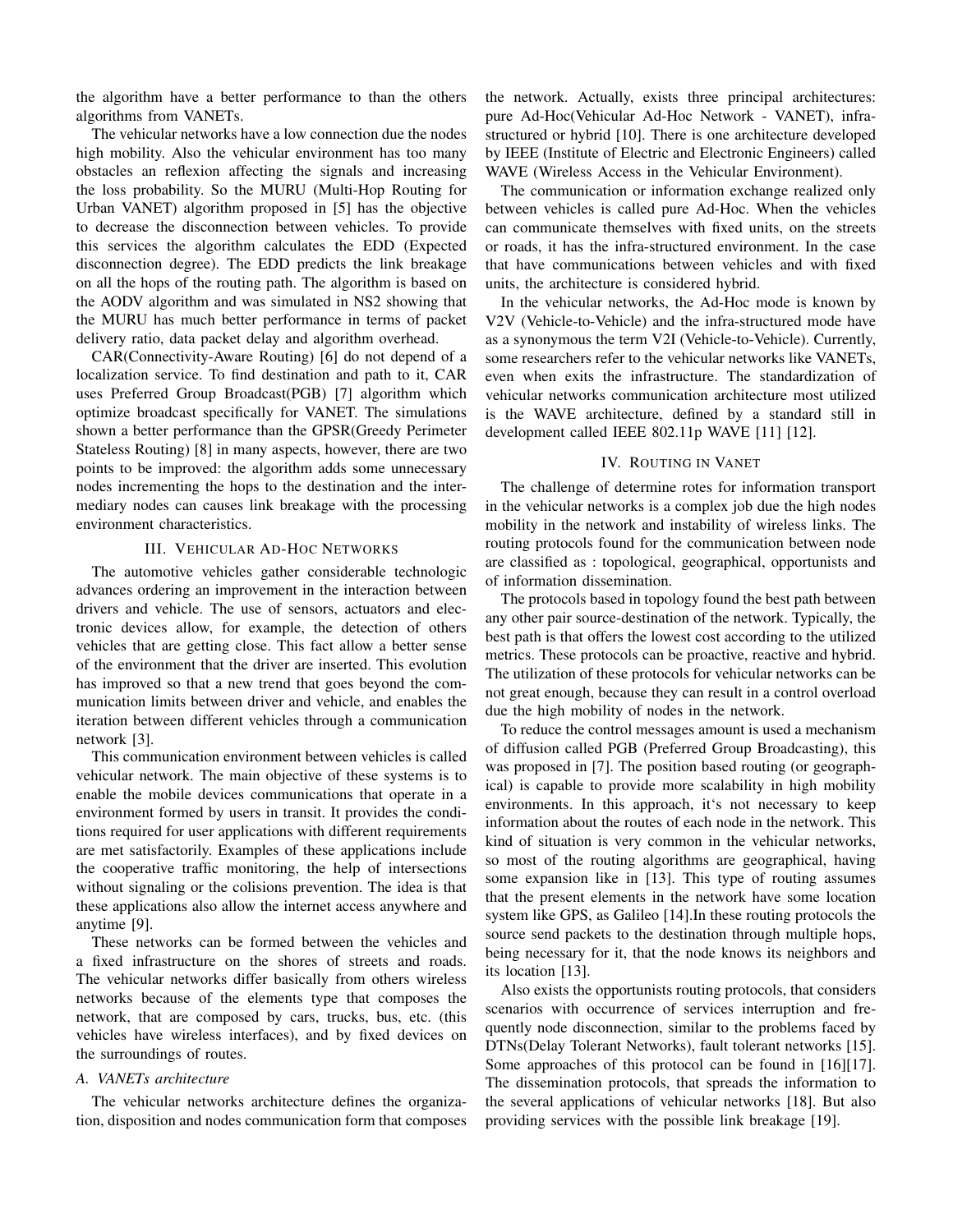The routing protocols offers different features to the communication between the vehicles hosts. The challenge of its applications is to find the most appropriate link for the existing situations that the node moves itself in high speeds. Considering these features, these networks must be robust and scalable, since they must operate in scenarios with few or some thousands os nodes.

So, the studies are realized in order to provide a greater diversity of features to these protocols. Exist algorithms that: carry large scales in the network on situations with high vehicles density for to improve the routing and have more objective [21]; that have support to the intense vehicle mobility, that adapts quickly to the new topologies and enables a greater connection without a possible link breakage [19], that have a adptation system to the constantly position exchange of nodes in the network [23]; passivity [24] and dynamic [22][20] for that don't have a intense network overhead. This fact is the packets sent by proactive algorithms, that have to update its possible paths database for the packets routing, in other words, the routing algorithm in VANETs has to forward packets in a demand orders.

#### V. PRINCIPALS OF A GENERIC ALGORITHM

Routing in vehicular networks or VANETs(Vehicular Ad-Hoc Networks) is important due the nodes high mobility and constantly topologies changes. Classic algorithms of MANETs (Mobile Ad-hoc Networks) fail to meet this characteristics [23]. Routing algorithms are proposed to attend this needs, trying to achieve the same MANETs algorithms features with VANETs characteristics. This algorithms are divided in two types: reactive and proactive. Reactive algorithms determines rotes on-demand, they don't depend of any algorithm external resource being dynamic. They are different from proactive algorithms, that needs the constantly routing table upgrade which will be consulted for known routes selection.

There are routing protocols based on reactive algorithms of the mobile ad-hoc networks. They must attend to the packets routing without the need of a prior knowledge of the networks topology.

Based on the currently proposed algorithms, note that each one of them have peculiar and individual characteristics, solutions given for the different needs of vehicular networks. This solutions are proposed by different algorithms, in other words, it's necessary a choice of some algorithms according to the problem found in the current topology. Arises the need of a more complete algorithm, that can handle with good performance in the needs of vehicular networks.

The objective of this work is define a routing algorithm that can gather the vehicular networks characteristics, taking into account the deficiencies in the existing approaches. It's also interesting that the proposed algorithm presents a similar performance to the algorithms already developed. The proposed one must attend to the vehicular networks needs and enable a packet routing on belonging conditions to scenarios of these networks.

Intends to develop an algorithm that:

- Be dynamic from the origin. The algorithm will be reactive, determining routes on-demand. [22].
- Presents a good behavior in small scale situation, like in the streets where they have a lower vehicles traffic; and in large scale, where the vehicles traffic is bigger like found in the avenues [21].
- Recognizes the networks topology even with the constantly change of nodes position, and do the routing without a lot of discarded packets [23].
- Provides a greater time connectivity between vehicle, for the packets routing can be done. And also presents mechanisms for link breakage situations between vehicles [19].

## VI. THE PROPOSED ALGORITHM

The main objective of this paper is propose a generic algorithm that can do the packets routing with high performance. The characteristics of VANETs prevent good behavior in routing with the algorithms of the MANETs (Mobile Ad-Hoc Networks). The high mobility and channel conditions are features that can be verified constantly for the information exchange. Apart from the possibility of treating in a better way the large scale routing. The proposed algorithm face this features for more throughput and less loss probability.

Many algorithms were develop treating specific aspects of VANETs. To integrate them in one a architecture was created to enable a new trend of routing protocols in VANETs. This new trend has to encompass a majority of VANETs features in a modularized way. The proposed architecture is shown in the Figure 1. Four steps composes the architecture and are explained later. The fact of being modularized is great because the integrated algorithms can be developed separately.



Fig. 1. Architecture of the proposed generic algorithm

The Figure 2 shows the selected algorithms to integrate a new generic algorithm. They have a good performance yet are focused in different features of the VANET network. They are explained in the next subsections.

## *A. The Dynamic Routing Step*

To provide a dynamic routing from the origin the select algorithms are the DSR (Dynamic Source Routing) and MURU. The DSR send broadcasts requests for find the destination path. The nodes that receive the requests do the same process until the egress node responds. So the path is build a response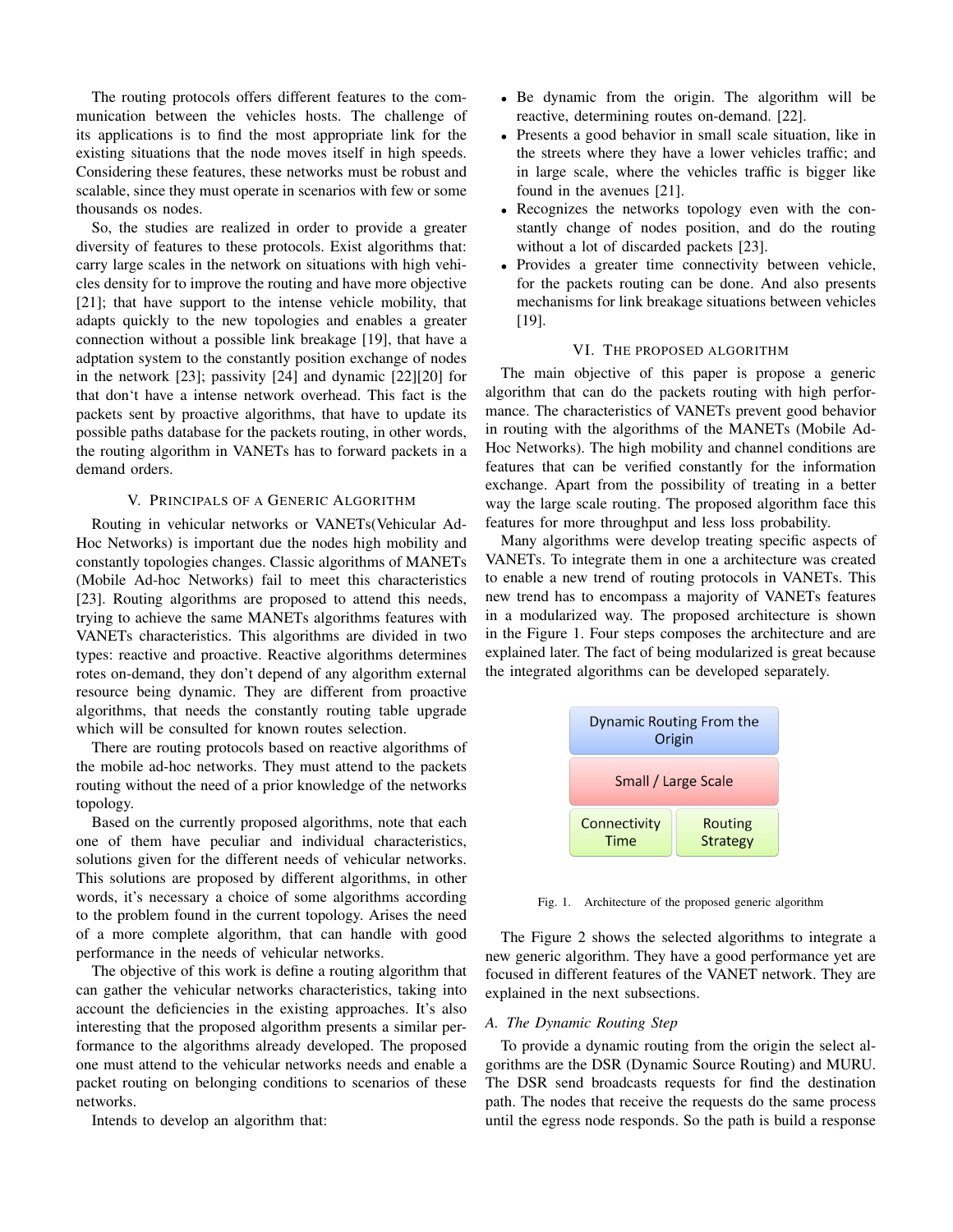

Fig. 2. Used algorithms in the architecture

to requests with the location of the destination up to the source node. When the source node receives the response with the path it starts to send information to the destination through the discovered path. But the DSR doesn't calculate the strength of the link on the path, and the connection may drop because of link breakage and a new path request process is made. To eliminate this problem the MURU algorithm calculate the strength of the link with the called EDD (Expected Disconnection Degree). The source can choice the shortest path with more link connection reliability.



Fig. 3. The Dynamic Routing Step

Following the DSR the proposed algorithm has three phases : Request, Reply and Packet. When a node receives a request message it verifies if the node that sent the message is yet in the broadcast area to route the information. Reply is a phase to respond nodes with the destination path before update the routing table. And routing packets is possible when the next node of the path is know. If the next node is not available is necessary store the packet in a buffer until the next node is found. The process of the step is show in the Figure 3.

## *B. The Small—Large Scale situation*

Sometimes the information needs to traffic through the city. But when the node starts the request messages to find the destination path the process may create a bigger overhead and increase the path request time. Also when a path node is not available all the process will be started again. To lead this problems the TOPO algorithm was developed. The algorithm can handle with good performance the small or large scale environment.



Fig. 4. The Small—Large Scale situation and The Connectivity Time Steps

TOPO utilizes two routing phases: Access and Overlay. It calculates the path based on the distance between source and destination. The GPS system is used to know the destination location and select one of the phases to do the routing. In the large scale situation the routing protocol utilizes the greedy method to route the packets between access areas. In this work the greedy method is utilized with a improved for route packets with a lower overhead.

The Figure 4 shows the process of the Small—Large Scale situation step. If the destination is in the broadcast area the proposed algorithm will route the information to the next node of the path till arrives the destination. An algorithm, like TOPO, will select one of the two routing phases to the packets routing.

#### *C. The Connectivity Time Step*

The LET parameter verifies the probability of link breakage with the help of a GPS. It calculates the distance between the vehicles and through the car's direction the ROMSGP algorithm proposed in [19] can say if the link will be broken during the transmission. This metric enables the possibility of find another path if the link is not good enough to send information increasing the end-to-end delay but decreasing the loss probability.

## *D. The Routing Strategy Step*

To forward packets in the overlay phase, the selected algorithm is the IRPCE, proposed in [23]. The greedy method in the TOPO algorithm presents a large overhead in the network to route information between access areas. To provide a lower